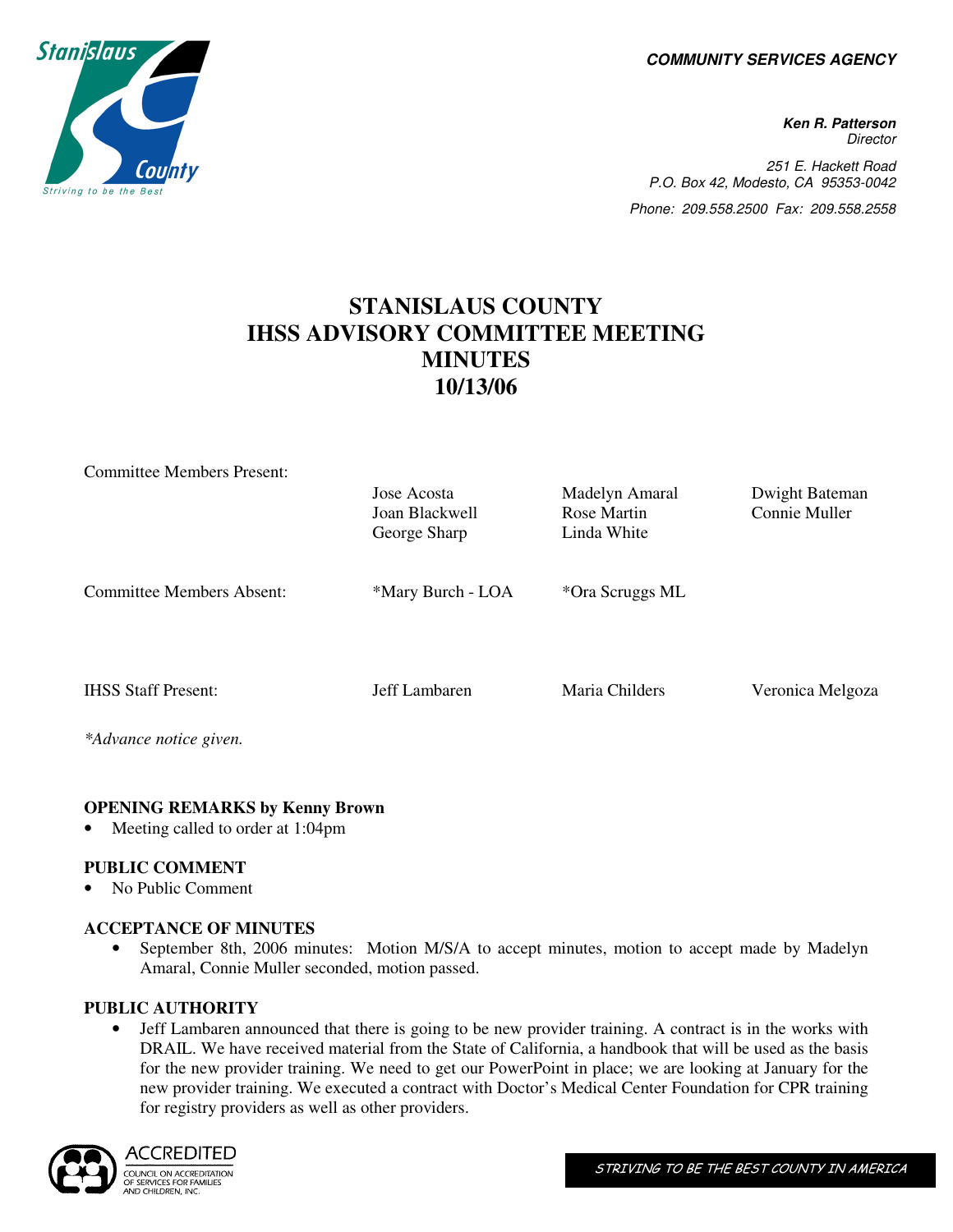- As of January  $1<sup>st</sup>$  the training will be incorporated in the new provider training.
- Kenny Brown asked if the CPR training would be available for the providers that are already working. Jeff Lambaren stated that Public Authority will publish some information in their newsletter; if the members know of anyone that is interested in taking the class let the Public Authority know so they can sign them up for the class.
- Connie Muller asked why are you required to renew CPR certificate every two years. Jeff Lambaren stated that they are changing the ratio of breaths to compressions. They are coming out with new guidelines, next month they should have the new material.
- Jeff Lamabren stated that they have started negotiations with the Union.
- Jeff Lambaren announced that the Public Authorities third newsletter is in progress, it should be out in mid October. There is an article in there encouraging people to find out more about the Advisory Committee. If anyone has anything specific they would like to contribute, they may do so.
- Jeff Lambaren stated that the Elder Care Directory should be received within a month and then the committee members may distribute.
- Jeff Lambaren announced that Mary Burch is taking a Leave Of Absence, she will be returning at the beginning of the year.
- Public Authority will do a survey specifically targeted at the registry, providers and insurance. Jeff Lambaren will share results with the IHSSAC.

# **LEGISLATIVE UPDATE**

•

# **BUDGET PLANNING**

- Jeff Lambaren passed out the current budget for IHSSAC to the members. The budget was discussed and members talked some of the things they were going to do this year. They are getting business cards. A survey will be done again for providers and recipients. The survey will go out early November and will be requested back a week prior to Thanksgiving. The committee also wants to purchase a laptop for the committee. The budget can also be viewed on the County website.
- Madelyn Amaral asked why some Counties do not charge for fingerprinting. Jeff Lambaren stated that when the Public Authority took over the training for providers they decided to have no charge for training and instead charge for fingerprinting. People seem to take the requirements seriously when they are asked to be fingerprinted and pay for it.
- Dwight Bateman suggested that the cost of fingerprinting be discussed at the next Leadership Planning Day. The committee would like to see if they could pay for those that cannot afford to pay for fingerprinting.

### **RETREAT PLANNING**

- Committee members discussed some places we can look at having the retreat.
- The date for the retreat will be on February 9, 2007.
- Topics for the retreat will be: Bylaws, Committee's Budget, Fingerprinting and Legislation
- Jeff Lambaren stated that he will see about getting a speaker for retreat.
- Jeff Lambaren asked if the committee would consider having a joint meeting with the Adult Services Advisory committee or The Counsel on Aging in the future.
- Madelyn Amaral stated that she would like to hear from the Adult Protective Services Agency. Maria Childers stated that they can have someone come in from APS to a regular meeting and speak to committee members. The committee members stated they would like to have someone from APS come to the next IHSSAC meeting.